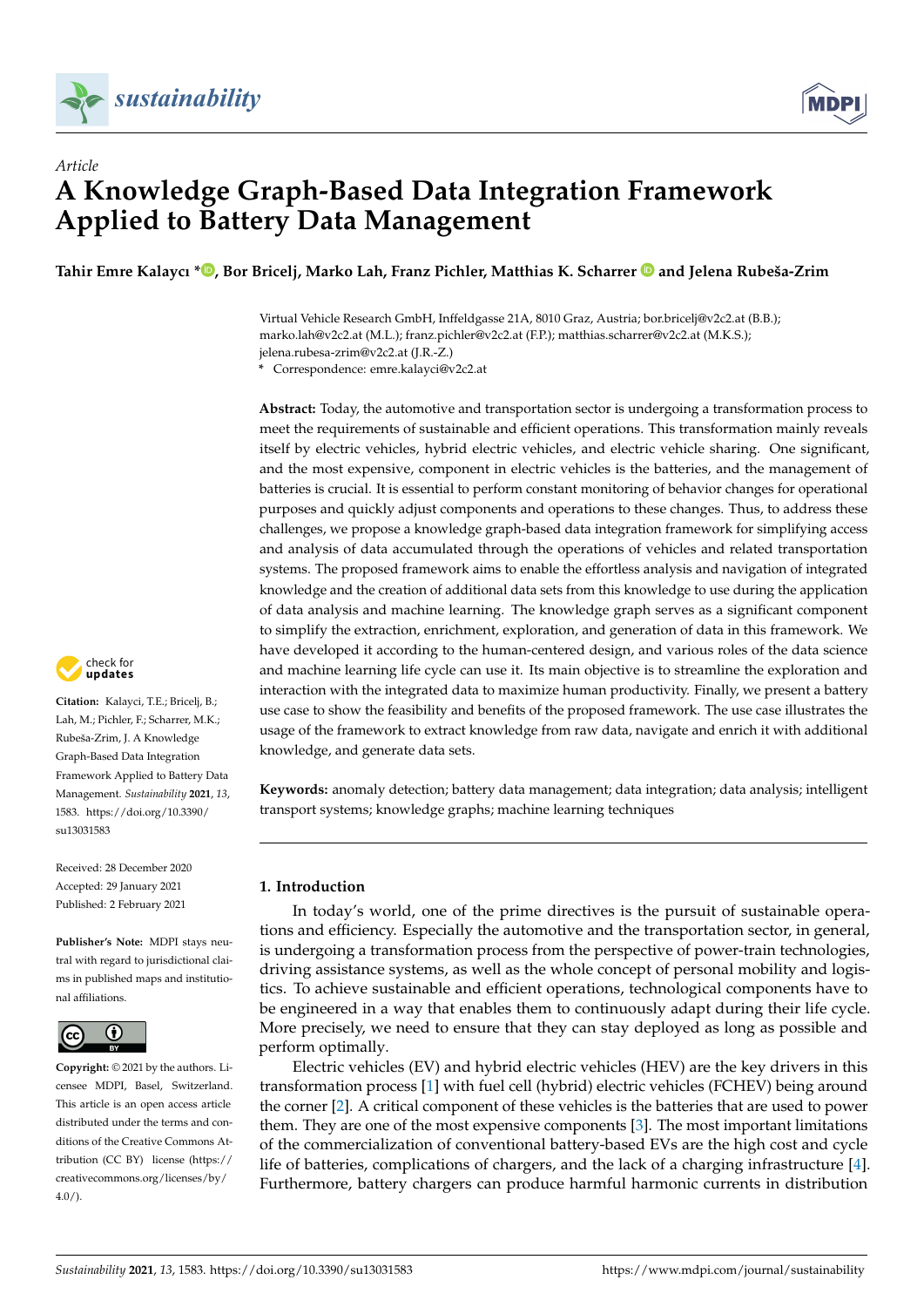systems [\[5\]](#page-14-4). The most critical non-technical factor in achieving mass-market status for a battery-based vehicle is its relative cost [\[6\]](#page-14-5). Despite this, EVs and HEVs promise vital results in a world where road transport is likely to remain a significant contributor to air pollution in cities [\[7\]](#page-14-6) and is the most significant factor with nearly three-quarters of the transport-related GHG emissions [\[8\]](#page-14-7). Eventually, to achieve climate neutrality, a 90% reduction is necessary by 2050 in all modes of transport emission, and achieving sustainable transport means putting users first and providing them with more affordable, accessible, healthier, and cleaner alternatives to their current mobility habits [\[9\]](#page-14-8).

Additionally, EV sharing is embraced by many cities worldwide as a flexible and sustainable means of urban transit [\[10\]](#page-14-9). In this respect, the appearance of transportation as a service provider is another crucial innovation driver. From a fleet management perspective, it is critical that a vehicle stays deployed as long as possible and fulfills the required tasks [\[11\]](#page-14-10). A significant challenge for the operators is to charge the fleet because of limited or costly access to charging facilities [\[10\]](#page-14-9). The information of the current battery status in the fleet can help the fleet management system to arrange the deployed vehicles according to the range that they are expected to drive. In this case, vehicles with the battery could serve customers living outside of cities, where the driving range requirement is typically higher and vehicles with a more worn-out battery would be moved to the city centers because the expected driving distance is shorter [\[12\]](#page-14-11). That is just one example of how to extend the life cycle of a deployed unit and contribute to more sustainable operations in modern transportation concepts.

Furthermore, a deployed battery in an electric vehicle will change its behavior over time, controlled by its on-board battery management system (BMS). These changes over time will lead to the necessity of constant monitoring of the battery for operational purposes. It is also necessary to present decision-makers a complete profile of knowledge of the effects, both financial and extra-financial, that projects (or products) are expected to produce [\[13](#page-14-12)[,14\]](#page-15-0). Additionally, a holistic view of the transport system and all available drive technologies can provide realistic and feasible solutions and also show their ecological, economic, and social effects at a significant level, namely, for an entire urban region [\[15\]](#page-15-1). For example, the improvements (including cell design, factory, materials, and vehicle integration) made by the Tesla company that result in halving the cost per kWh shows us the importance of collecting data about battery efficiency and dealing with the issue from all aspects [\[16\]](#page-15-2). Eventually, this cost reduction helps the company to produce more affordable electric vehicles, to broaden its market to include additional buyers, and thereby reducing the number of gas-powered vehicles on the road [\[16\]](#page-15-2).

The logical consequence of continuous monitoring is the accumulation of a large amount of data. Tanizawa et al. [\[17\]](#page-15-3) present a cloud-connected BMS to reduce emissions by providing a data cloud that aids in battery replacement. Recently, Li et al. expand on this idea to a digital twin system with seamless data transmission [\[18\]](#page-15-4). Both examples work based on accumulating data in a database that is not specified in detail. Only owning and accumulating even more data does not ensure effective decision-making or any engineering advantage. What is required is a map that guides one in the vast data landscapes generated in the development process and over the entire life cycle. Knowledge graphs can act as such maps, and they can bridge different data points easily in this manner.

Constant data collection requires data integration. Data integration [\[19](#page-15-5)[–23\]](#page-15-6) can be considered as the process of combining different data that are stored in a set of separate data sources into a single unified view. However, information integration is generally understood to be the process of assembling a coherent view of the distributed heterogeneous information and information processing resources [\[24\]](#page-15-7). The aim of integration is generally to consolidate information wisely, free of redundancy, processed and operated by the right business logic to deliver the proper and condensed answer, and offer simple access to the end user, thereby eliminating the need for knowledge about the underlying data structures [\[25\]](#page-15-8). Integration also provides a way of standardizing data, improving accuracy and productivity, and greater flexibility and agility [\[26\]](#page-15-9). Therefore, this process is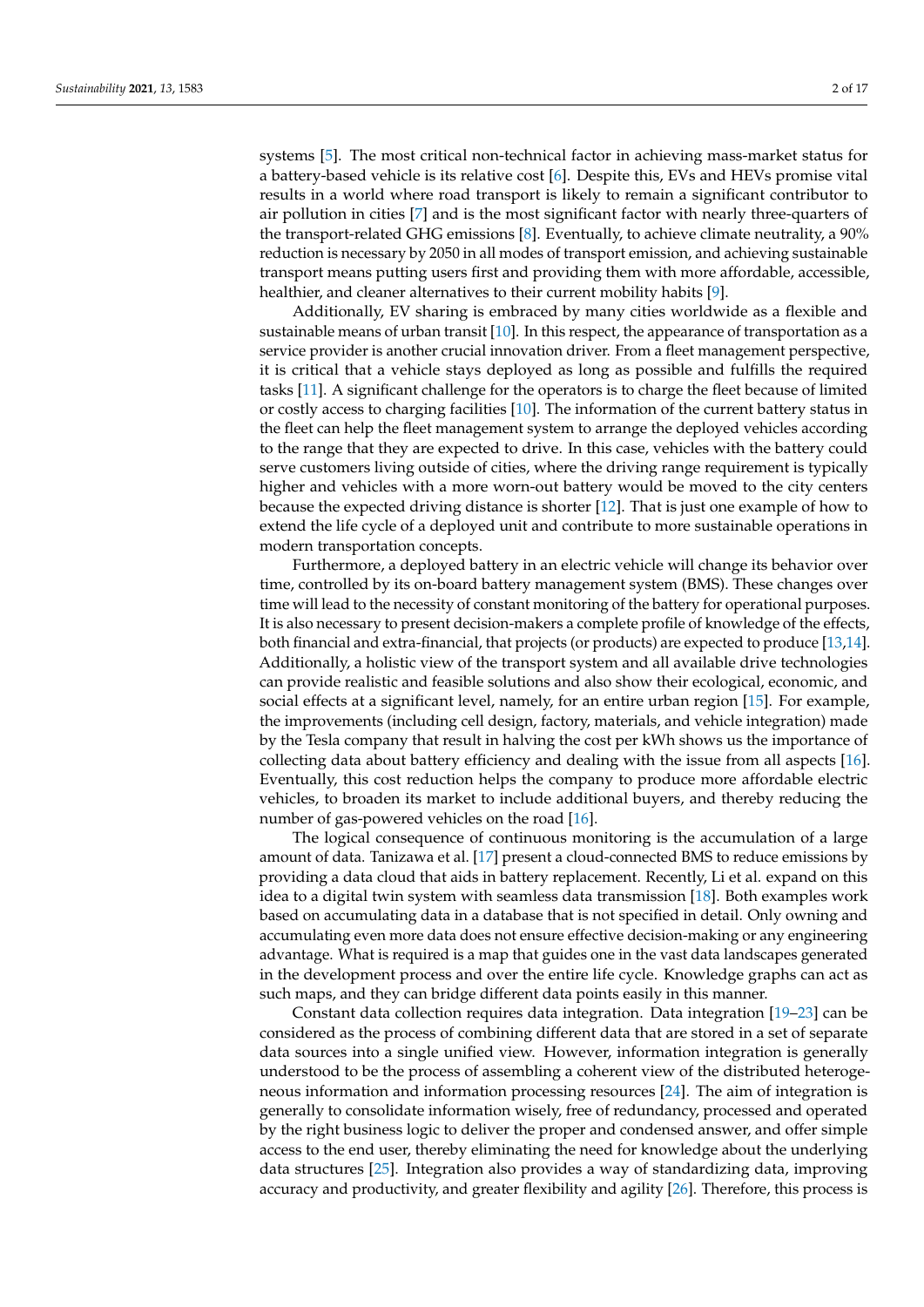known to be challenging in many different ways. Moreover, the challenges vary depending on the environment, and this environment typically includes a broad mix of sources, which can be either structured or unstructured [\[27\]](#page-15-10). Many technical factors, such as the structural and semantic heterogeneity of data sources, and the incompatibility of underlying systems in which the data sources reside, make the process more challenging [\[28\]](#page-15-11). In addition to this, specific non-technical challenges such as access authorization or data anonymity could be crucial in domains such as law or medicine.

The application of knowledge graphs and data integration in environmentally sustainable systems is gaining popularity in recent years due to the shift from fossil fuels to renewable energy sources. This shift requires sophisticated information systems that enable the management of those new energy sources to be reliable and cost-effective. One of those approaches is the energy internet, which was proposed by American economic and social theorist Jeremy Rifkin. The energy internet seeks to connect renewable distributed energy sources with the internet for fair access to distributed power, as well as sustainable production and consumption [\[29\]](#page-15-12). It is a complex network formed based on the internet and other cutting-edge information technologies. It takes distributed renewable energy as the primary energy source and is tightly coupled with natural gas networks, transportation networks, and other systems. This complex structure poses severe challenges for energy management [\[30](#page-15-13)[–33\]](#page-15-14), including complex context modeling, heterogeneous data analysis, distributed nodes integration, and dynamic controlling. The great achievement of semantic technologies obtained in the area of energy management verified the advantages of knowledge engineering in complex system scheduling and controlling. Consequently, as an improved form of knowledge representation, the knowledge graph pose a big potential in complex energy management, which consists of a large number of interconnected concepts, entities, and events [\[34\]](#page-15-15).

Another important aspect today is the diversity of roles in data science (DS) and machine learning (ML) teams, who are working in different stages of the DS/ML life cycle. However, there are not enough DS/ML professionals to fill the job demands, and 80% of their time is generally spent on low-level activities [\[35\]](#page-15-16) such as tweaking data [\[36\]](#page-15-17) or trying out various algorithmic options and model tuning [\[37\]](#page-15-18). These two challenges have stirred artificial intelligence (AI) researchers and system builders to explore an automated solution for DS/ML work, which is called Automated Data Science (AutoML). Thus, several DS/ML algorithms and systems have been built to automate the various stages of the DS/ML life cycle [\[35,](#page-15-16)[37\]](#page-15-18).

In this respect, we propose a framework based on knowledge graph-based data integration to ease the extraction, enrichment, generation, and exploration of data sets. It aims to simplify the exploration and querying, data sets creation, and algorithm application over these generated data sets. Streamlining the exploration and interaction with the acquired data is key to maximize human productivity in the field of data science [\[38\]](#page-15-19). The framework is developed to address the obstacles to sustainability in the automotive and transportation sector. Therefore, the focus of the framework is on the data readiness, preprocessing, cleaning, feature engineering, model building and training, and model refinement stages of the DS/ML life cycle.

The remainder of this paper is organized as follows. We present the proposed framework in Section [2;](#page-2-0) we describe the battery use case in Section [3;](#page-7-0) and finally, we conclude the paper in Section [4](#page-13-0) with discussions, conclusions, and future work.

# <span id="page-2-0"></span>**2. Methodology: Knowledge Graph-Based Data Integration Framework**

In this section, we describe our knowledge graph-based data integration framework that addresses the needs of various systems utilizing data science and machine learning techniques. The main objective of the framework is to enable the users to access and navigate the data seamlessly and to apply data science and machine learning techniques without any difficulty. We eventually want to standardize the data, improve accuracy and productivity, and provide greater flexibility and agility coherent to the aims of integration.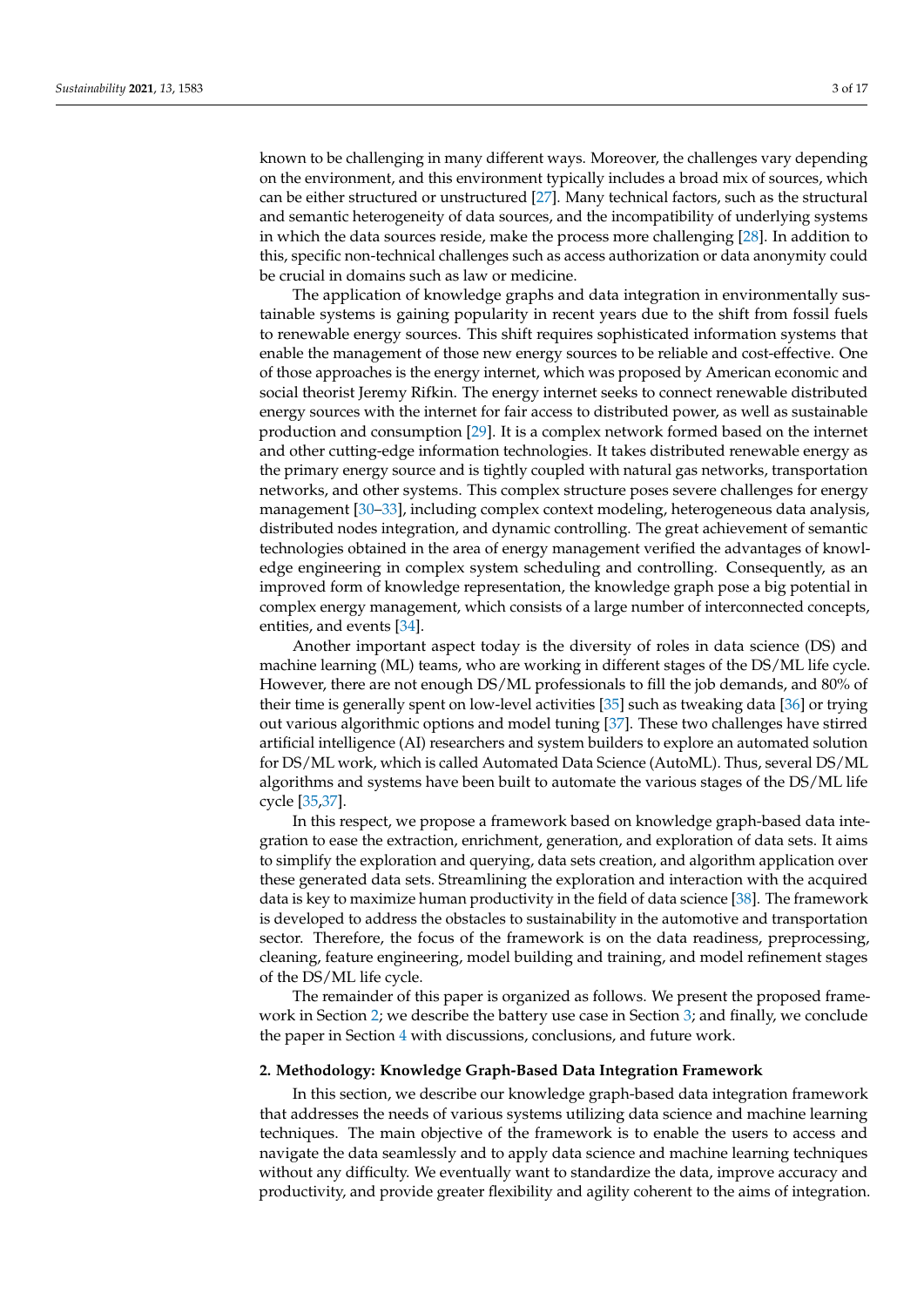From the user perspective, we want to create transparent and unified access to diverse and heterogeneous data sources.

In this respect, we store domain knowledge in a schema-free Neo4j graph database [\[39\]](#page-15-20) as a knowledge graph, which is accessible through a single access layer to ensure the achievement of these goals.

We describe the proposed framework in a logical bottom-up direction, starting from data intake and ending with the user interaction with it. In this regard, our framework consists of different components (Figure [1\)](#page-3-0) to meet the requirements explained above. We will describe each of these components individually in the following sections following this bottom-up narrative.

<span id="page-3-0"></span>

**Figure 1.** Components of the proposed framework and their communication.

# *2.1. Storing the Data: Knowledge Graph*

A Knowledge Graph (KG) is a self-descriptive knowledge base where data and its schema are stored in a graph format, and the relations between data are first-class citizens [\[40\]](#page-15-21). It consists of a set of interconnected typed entities and their attributes [\[41\]](#page-16-0). They are distinguished from other knowledge-oriented information systems by their particular combination of [\[42\]](#page-16-1)

- (i) knowledge representation structures and reasoning, such as languages, schemas, standard vocabularies, and hierarchies among concepts;
- (ii) information management processes (how information is ingested, transformed into a knowledge graph); and
- (iii) accessing and processing patterns, such as querying mechanisms, search algorithms, and pre- and postprocessing techniques.

It is known as a triple-based data model or a property model [\[43\]](#page-16-2) and various modern applications widely use the KGs to virtually integrate data from diverse sources on a single database [\[33\]](#page-15-14). Algorithms that run on top of KGs include inference, recommendations, machine learning, and text understanding, to name a few [\[40\]](#page-15-21). Eventually, there is increasing usage of KGs in different applications because of these reasons. Our main reason is to benefit the integrating various sources into a single view and easily accessible database.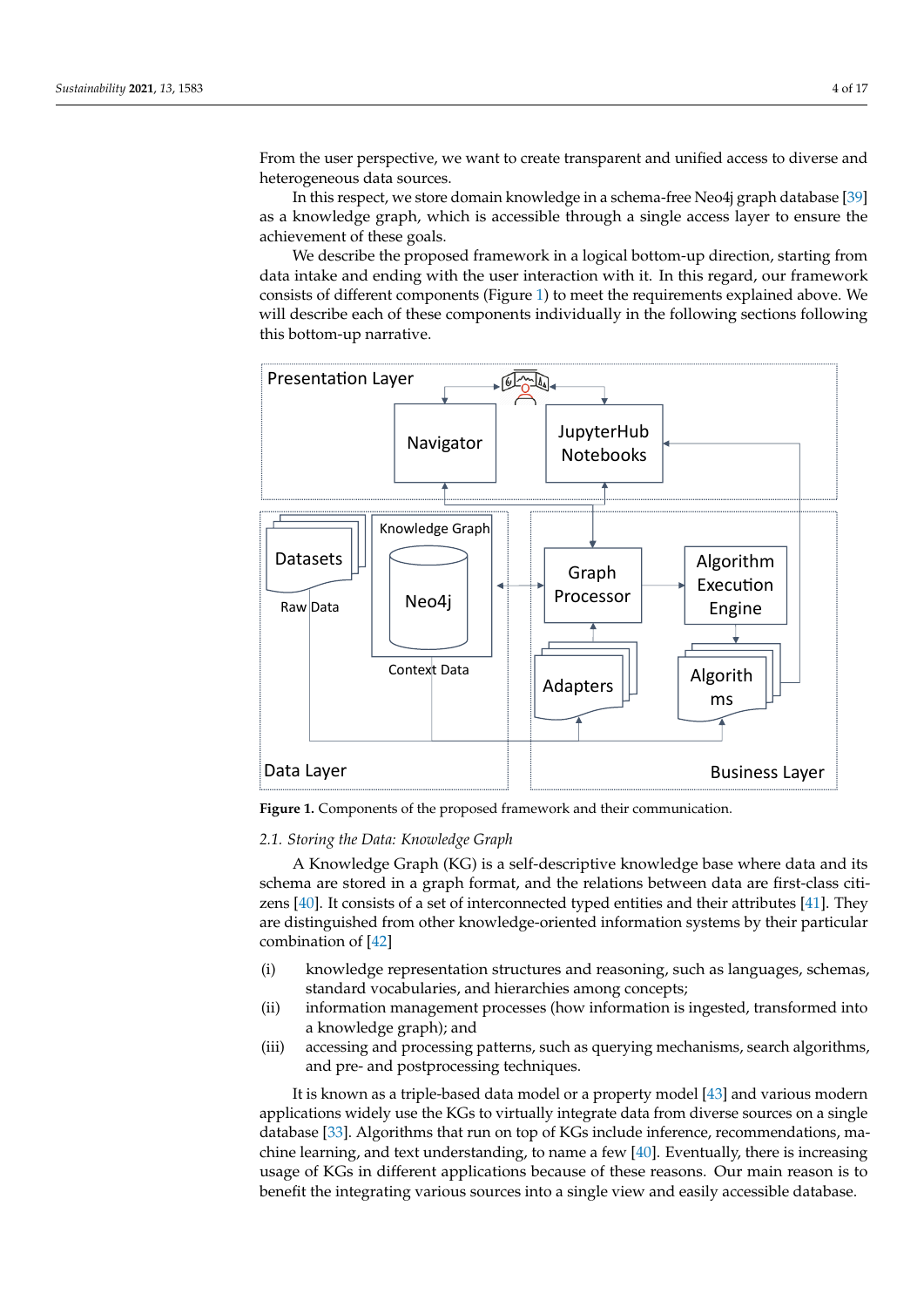We employ the labeled property graph [\[44\]](#page-16-3) approach using the Neo4j Graph Database. The purpose of using a graph database originates from the performance, flexibility, and agility advantages of them [\[39\]](#page-15-20). Graph databases have become an important solution to consider in the management of large datasets [\[45\]](#page-16-4). Using them to manage graph-structured data presents many benefits such as explicit support for modeling graph data, native indexing and storage for fast graph traversal operations, built-in support for graph algorithms (e.g., Page Rank and subgraph matching), and the provision of graph languages, allowing users to express complex pattern-matching operations [\[46,](#page-16-5)[47\]](#page-16-6). The main characteristic of a graph database is that the data are conceptually modeled and presented to the user as a graph [\[48\]](#page-16-7). The data structures (data and/or schema) are represented by graphs, or by data structures generalizing the notion of the graph (e.g., hypergraphs or hyper nodes). One of the main features of a graph structure is the simplicity to model unstructured data. Therefore, in graph models, the separation between schema and data is less explicit than the classical relational model.

Both the notion of Property Graphs (PG) and the Resource Description Framework (RDF) are commonly used models for representing graph-shaped data [\[49\]](#page-16-8). However, we specifically focus on labeled property graphs because we have decided to use Neo4j as the graph database. Informally, a property graph is a directed labeled multi-graph with the special characteristic that each node or edge could maintain a set (possibly empty) of property–value pairs [\[48\]](#page-16-7).

- The labeled property graph [\[39\]](#page-15-20) contains nodes, relationships, properties, and labels.
- Nodes contain properties. It is possible to tag nodes with one or more labels. Labels indicate the roles that nodes play within the data set.
- Relationships connect nodes and structure the graph. They are named, directed, and always have a start and an end node. Name and direction provide semantic clarity to the structure.
- Relationships also contain properties, which is useful to provide additional metadata for graph algorithms, adding additional semantics, and for constraining queries at run-time.
- Properties are in the form of arbitrary key–value pairs. Keys are usually strings, and values are arbitrary data types.

Consequently, Neo4j can be used as a high-performance replacement for relational databases, especially when handling highly interconnected data [\[50\]](#page-16-9). We use the Cypher query language, which was specific to the Neo4j graph database, but currently, many other different commercial products are also using it [\[46\]](#page-16-5). It is a well-established declarative language for querying and updating property graph databases [\[47\]](#page-16-6). It is an expressive language for property graphs and is designed to be easily read and understood by developers and database professionals. SQL influenced the design of Cypher, but how the language operates is relatively different from SQL [\[51\]](#page-16-10). A Cypher statement is a sequence of clauses: the next clause will take its input from the result of the previous clause. It is also possible to freely combine static and dynamic features. One can start with a pattern-matching clause, then update a database based on the matched patterns, and then proceed with another pattern-matching clause on the updated database—all in one single statement [\[51\]](#page-16-10). For these advantages, we are storing the domain-specific data as a KG in the Neo4j.

The proposed framework aims the modularity as much as possible and each component in the architecture aims to meet this. It provides the users to access the domain data through the KG, which consists of the processed data in the Neo4j and raw data likely possibly stored in other data sources such as file system.

## <span id="page-4-0"></span>*2.2. Managing and Accessing the Domain-Specific Data: Graph Processor*

The central component in the architecture is the *Graph Processor*, which essentially deals with accessing the KG that the Neo4j graph database stores without a particular schema. This component acts as the back end and exclusive interface for accessing the KG.

This central component implements the following tasks for the framework: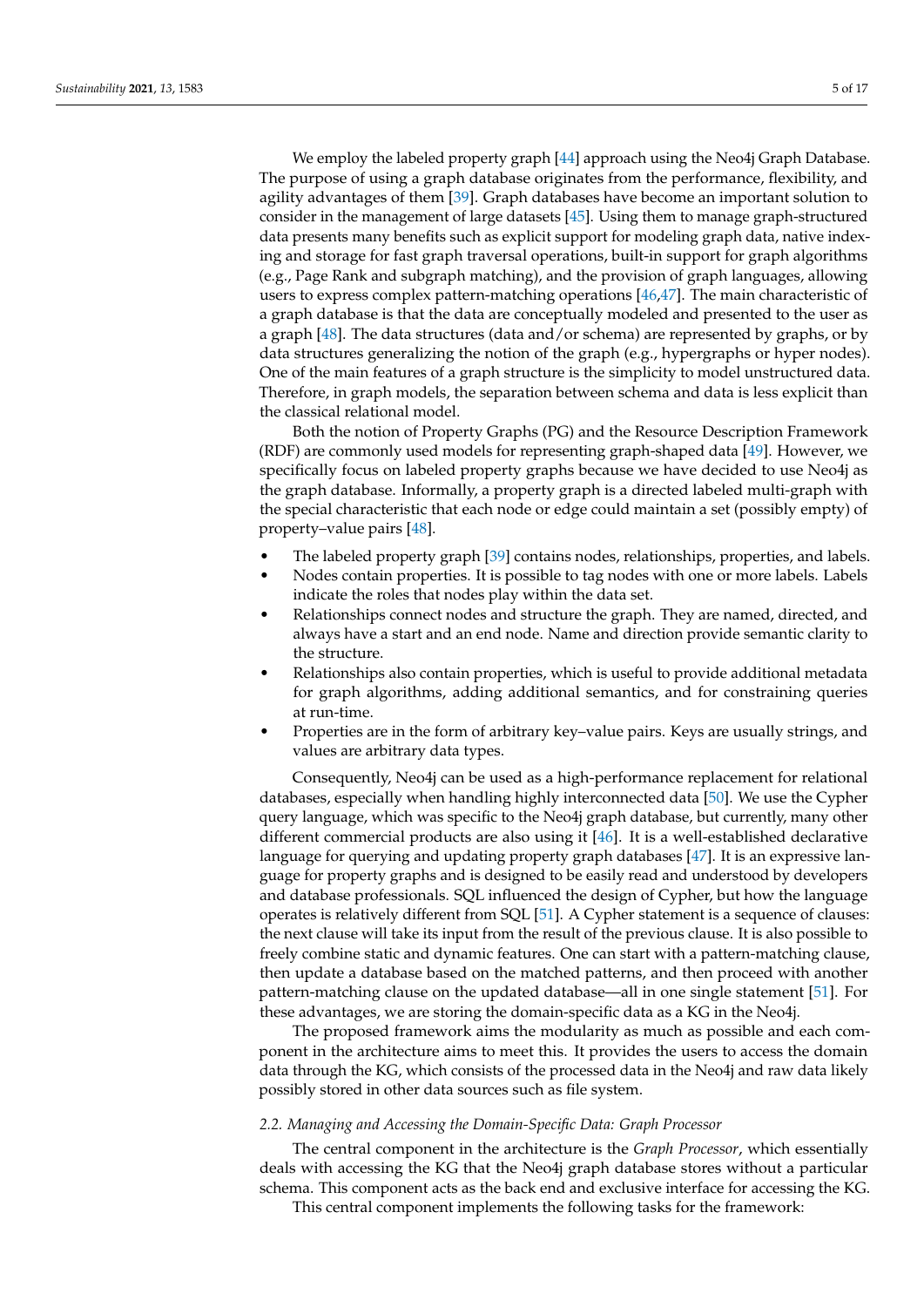- processes the raw domain data and imports the necessary parts into the KG using the specific adapter,
- acts as the back end and provides access of different components to the KG,
- acts as the back end for triggering algorithm execution engine (Section [2.3\)](#page-5-0).

The main task of this component is creating the KG using adapters, which transforms the raw data into the Neo4j graph database. In this regard, adapters are essential to store the data in the graph and to support access to the data sets. Adapters facilitate the loading of different data sets into the KG smoothly. They provide the general means of supporting any domain data without changing anything specific in the framework. They also provide the means to access files and/or data that are not stored in the KG directly for storage and performance reasons. These files can be in the file system, and the specific data adapter provides access to them. Expert users must develop the adapters required to create the KG. Then, these adapters are stored in the framework to be loaded with parameters when they are needed. They are loaded during run-time by the request of users and they are linked during run-time rather than compilation [\[52\]](#page-16-11).

We provide some standard adapters (such as JSON, CSV, and relational database) with the implementation. We assume that expert users, who know the domain data, can develop additional custom adapters.

# <span id="page-5-0"></span>*2.3. Executing the Algorithms: Algorithm Execution Engine*

The *Algorithm Execution Engine* (AEE) component (Figure [2\)](#page-5-1) provides the means of running different algorithm modules that are provided by users. The spawned notebook server of the user and remote workers that are provided with the deployment of the framework constitute the AEE. Users can easily upload or develop algorithm modules in their server, run them in the notebook server during development to test and improve, and finally can send these to a provided remote worker for asynchronous execution.

<span id="page-5-1"></span>

**Figure 2.** The Algorithm Execution Engine consists of user's notebook server and remote workers to run algorithms.

The algorithm modules provided by the user can perform different tasks:

- executing enrichment algorithms to extend the KG from different public–private APIs, such as weather, geographic position, map, point of interest;
- executing various data analysis techniques; and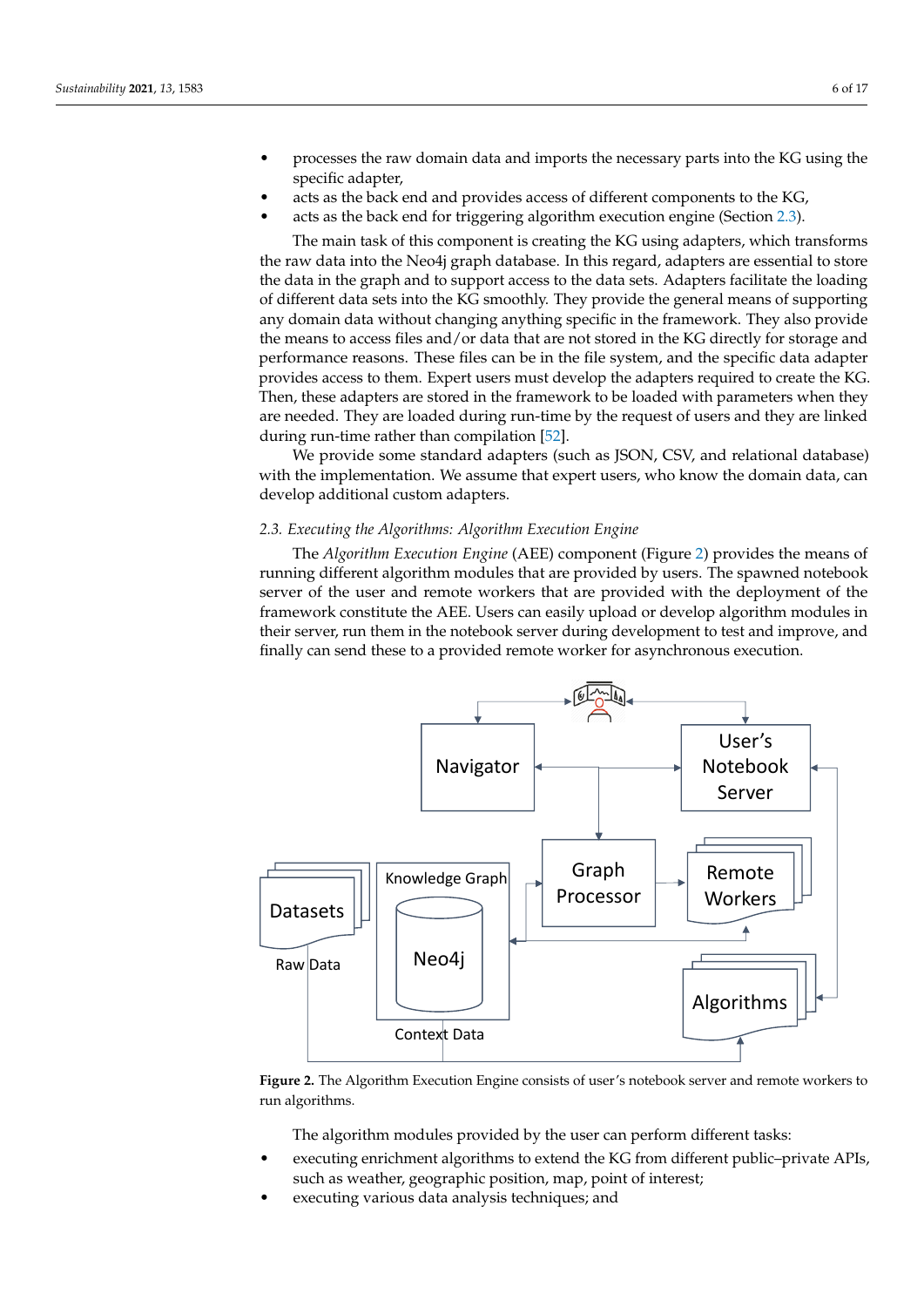# • executing various machine learning techniques.

All algorithm modules can use the libraries provided in the custom Jupyter image that is used to create the user's Jupyter notebook server container and can use the complete or a subset of KG as the data-set.

The AEE architecture allows the users to provide any kind of algorithm with ease and simplifies the application of these algorithms to the KG. It is important to note that the algorithms and adapters can be distributed and executed asynchronously using task queues or remote workers (e.g., Celery, Redis Queue, Taskmaster, Dramatiq, IronWorker, etc.). That is especially the case when they take a long time to run and/or a single computer will not be enough as a computation resource. This mechanism also allows distributed and cloud computing for scalability. These workers can run on different on-premise computers or cloud providers when needed and algorithms can be distributed over these computing resources with the help of AEE.

We assume that there are some standard algorithms (such as exploratory data analysis, statistical analysis, simple aggregation, and analysis) that are provided with the implementation, and expert users that know the details can develop additional custom algorithms for the users.

# <span id="page-6-0"></span>*2.4. Interaction with the System: Notebooks and Navigator*

The *Notebooks* component provides a JupyterHub server to allow the users to interact and run different algorithms, adapters, and similar notebooks in separate Docker containers by accessing the KG. JupyterHub [\[53\]](#page-16-12) is a tool that aims to serve Jupyter notebook [\[54\]](#page-16-13) for multiple users. Jupyter is a free, open-source, and interactive web tool known as a computational notebook. Researchers can use it to combine software code, computational output, explanatory text, and multimedia resources in a single document. It has emerged as a de facto standard for data scientists and aims to foster computational reproducibility by simplifying the code reuse [\[55\]](#page-16-14). For these reasons, we are using JupyterHub as a multi-user Hub to spawn, manage, and proxy multiple instances of the single-user Jupyter notebook server. It consists of

- (i) a Hub (tornado process) that is the heart of JupyterHub,
- (ii) a configurable HTTP proxy that receives the requests from the client's browser,
- (iii) multiple single-user Jupyter notebook servers that are monitored by Spawners,
- (iv) and an authentication class that manages how users can access the system.

We implemented a custom authentication system attached to use the same authorization with the navigator component and we use DockerSpawner [\[56\]](#page-16-15) to enable JupyterHub to spawn independent single-user notebook servers in Docker containers. Our Jupyter-Hub component takes an authenticated user and spawns a notebook server in a Docker container for that authenticated user using a custom Jupyter notebook image extending Jupyter Notebook Scientific Python Stack with Tensorflow [\[57\]](#page-16-16). The user can perform operations in this notebook container over the KG accessed through GP. The container allows the user to execute the algorithms with and without interaction either in remote workers or in itself.

The final component is the *Navigator* component, which provides the means for data navigation to the end-user. It is designed as a simple dashboard for the user to easily navigate the KG, filter out required subsets to provide them to the notebook server of the user for the algorithms.

#### *2.5. Implementation*

We have created a modular implementation, and each component is individually implemented based on the concepts discussed previously. We keep them isolated and build loosely coupled services deployed as Docker containers. Docker simplifies and accelerates the workflow while giving the freedom to innovate with a custom choice of tools, application stacks, and deployment environments for each [\[58\]](#page-16-17). By using Docker, components are isolated from each other and bundle their software, libraries, and configuration files [\[58\]](#page-16-17).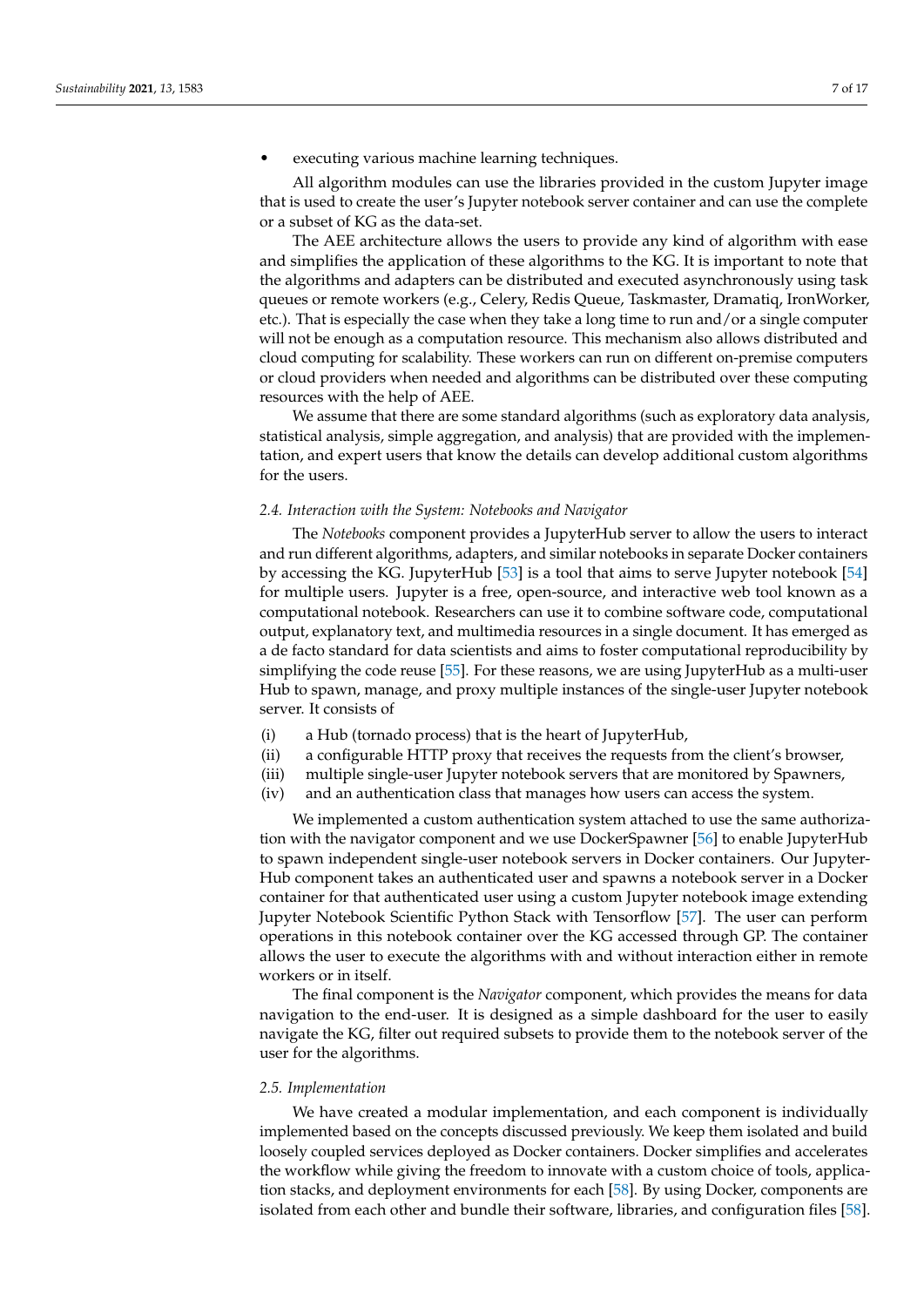The components communicate with each other through RESTful methods, which ensure interoperability between them. Architectural constraints provided through REST emphasizes scalability of component interactions, the generality of interfaces, and independent deployment of components [\[59\]](#page-16-18).

As each component developed individually, we selected programming language and tools that are suitable to the task of the component:

- Graph Processor (Section [2.2\)](#page-4-0) implemented using Python programming language and Flask web framework [\[60\]](#page-16-19) with Flask-RESTful [\[61\]](#page-16-20) extension to provide a RESTful API.
- Algorithm Execution Engine (Section [2.3\)](#page-5-0) is implemented using Python programming language to support open-source Celery asynchronous task queue [\[62\]](#page-16-21). However, algorithms and adapters can be implemented using Python programming language and other programming languages that are supported in the Jupyter notebook server and the deployment.
- We developed our notebooks (Section [2.4\)](#page-6-0) component by extending the default Jupyter-Hub Docker image to use DockerSpawner, a custom authenticator, and the custom Jupyter notebook image.
- Navigator (Section [2.4\)](#page-6-0) is implemented using open-source JavaScript library React [\[63\]](#page-16-22). React is a library for developing composable user interfaces and promotes the creation of reusable user interface (UI) components, which present data changes over time [\[64\]](#page-16-23). It is designed to enhance interactive UI development by making it easier to update the view when the data changes [\[63\]](#page-16-22). The view is divided into smaller components, that can be composed to create complex UIs. Components are built-in JavaScript instead of templates, enabling an easy flow of data [\[63\]](#page-16-22).

Eventually, the proposed architecture and its implementation meet the requirements of having a modular architecture and address some important design principles:

- Each component respects the separation of concerns principle and focus on tasks related to that specific concern they are dealing with. Therefore, the proposed architecture conforms to modularity as a paradigm of separation of concerns.
- Components are loosely coupled and communicate through standardized interfaces via RESTful APIs.
- The deployment is simplified because of using individual Docker containers for each component.
- System as a whole hides the details from end-user while distinguishing between expert users that develop the adapters and algorithms, and end users that interact with the system directly through the presentation layer only.

# <span id="page-7-0"></span>**3. Results: Using the Framework in a Battery Use Case**

In this section, we describe the battery use case to demonstrate and validate the feasibility and applicability of the proposed knowledge graph-based data integration framework (Section [2\)](#page-2-0). With this use case, we aim to illustrate the feasibility of the framework in various scenarios, spanning different knowledge domains. We specifically focus on providing an anomaly detection component, which is utilized directly during the graph enrichment process. Therefore, first, we describe the battery use case (Section [3.1\)](#page-7-1), and then we present the usage of the framework for this use case step by step to validate the feasibility and applicability of the proposed framework (Section [3.2\)](#page-8-0).

## <span id="page-7-1"></span>*3.1. Battery Use Case*

During the battery charge/discharge cycles, data is collected on various sensory observations such as capacity, current, temperature, loading difference, etc. Some of the collected sensory readings could potentially exhibit anomalous behavior, indicating either problem with the telemetry collection process or problems with the tested battery cells.

An example of such anomalous behavior is the detection of temperature spikes during discharge cycles. In that case, we pose the following hypothesis: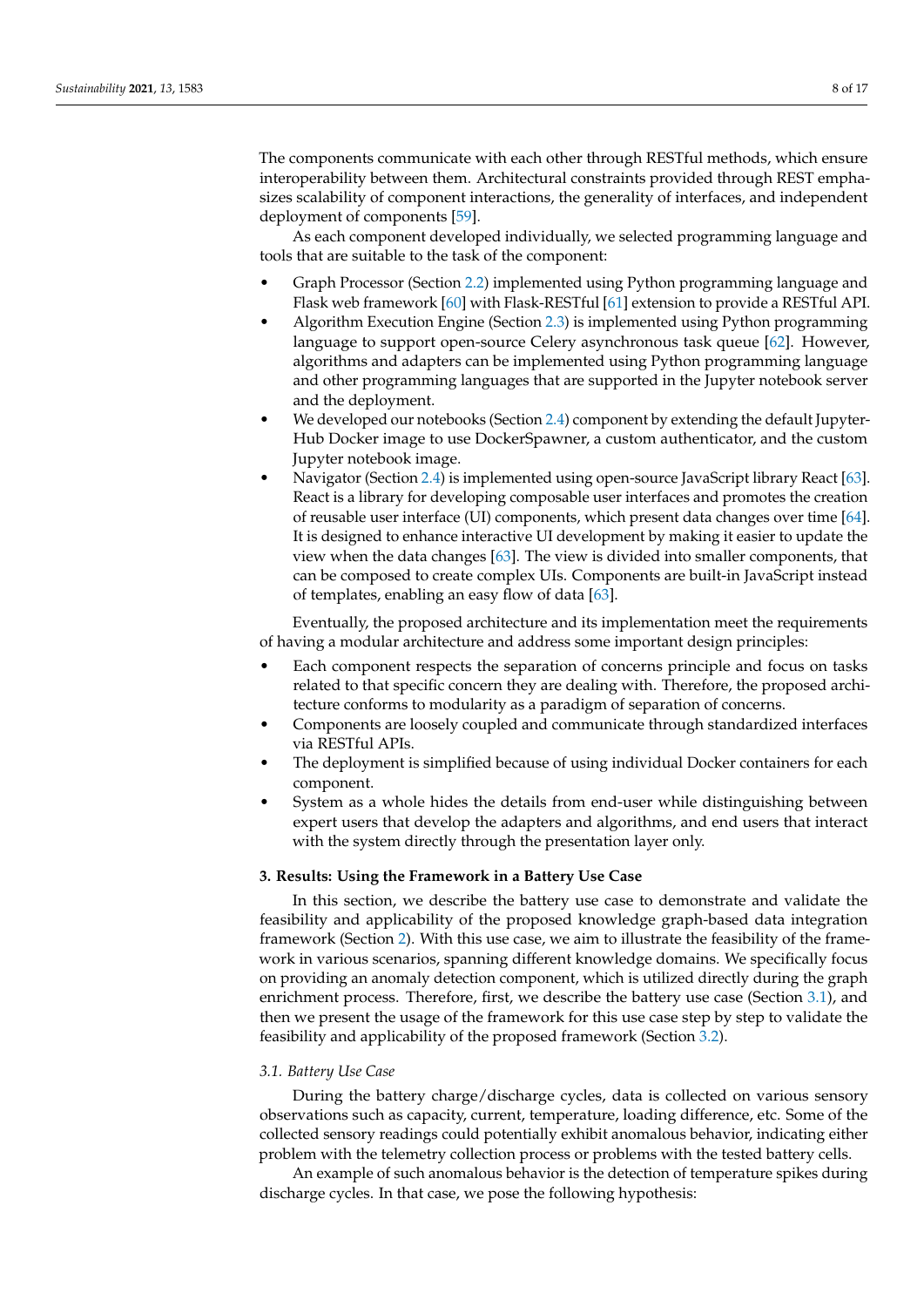**Hypothesis 1.** *Slight temperature fluctuations during a battery discharge process may exist, but the bigger fluctuations with extreme temperature spikes could be anomalous.*

**Example 1.** *During experiments at room temperature, it was observed that the battery temperature during the discharge process was around 25* ◦*C on average.*

**Remark 1.** *Therefore, an observed temperature spike, i.e., a local maximum in the temperature measurement data, towards 50* ◦*C or more can be considered anomalous.*

The solution for the anomaly detector consisted of conducting an exploratory data analysis (EDA) and executing the following steps:

- 1. Detect discharge cycles.
- 2. Detect potential anomalous temperature spikes.
- 3. Extract temperature spikes and interval data.

Exploratory data analysis includes steps to identify fluctuations in the data, possible missing values, or breaks in the data, ensuring that the data is in proper format and available for subsequent analysis.

After data ingestion, the anomaly detection algorithm identifies the potentially anomalous temperature spikes using relative extrema identifying approach with a fixed window for comparison. The technique serves to identify and record the local temperature maxima, i.e., temperature spikes. The threshold for the identified spikes is defined as one being more than ten standard deviations above the mean temperature of the data sample  $(t_i \geq \overline{t} + 10 * \sigma$ , where *t* is temperature), thus ensuring a relative measure in regards to possible changes in testing conditions.

After detecting and filtering the potentially anomalous spikes, the interval boundaries for discharge cycles where the spikes occur are calculated using Algorithm [1.](#page-9-0)

Upon identification of intervals and temperature spikes, the extracted data is used to enrich the data samples in the KG.

#### <span id="page-8-0"></span>*3.2. Extract, Enrich, Explore, and Generate*

A two-stage process is required to generate an enriched knowledge graph (KG) from the time-series data that are stored in a relational database.

In the first stage, the relational schema of the SQL database, which contains the raw measurement data, serves as the basis for the initial KG generation (Figure [3\)](#page-10-0). The dedicated adapter for relational databases can extract the nodes and properties based on the database schema together with the defined foreign key constraints, which constitute the relationships between the extracted nodes.

In the second stage of the process, the Algorithm Execution Engine (AEE) component starts the work using the time-series data stored in the source relational database as input (Figure [4\)](#page-10-1). The AEE component can communicate with the relational adapter to retrieve the required information to perform the data analysis steps explained in Section [3.1.](#page-7-1) AEE can contain multiple implemented algorithms communicating with one or multiple installed adapters in the system to perform individual tasks related to the enrichment of the graph.

We are focused on detecting possible temperature outliers during discharges in the measured battery cells in the use case. The implemented algorithm identifies local temperature maximums and the corresponding data points in the measurements that represent the relevant context (Figure [5\)](#page-11-0).

After the detection of local maximums, the algorithm extracts the potential temperature outliers and the relevant intervals (Figure [6\)](#page-11-1). The identified intervals are translated into new nodes that will be integrated into the initial KG. The newly generated nodes are equipped with a label and relevant properties that represent the required information to identify the particular data-points in the source data. This integration process of new nodes represents the core of the enrichment process of the KG.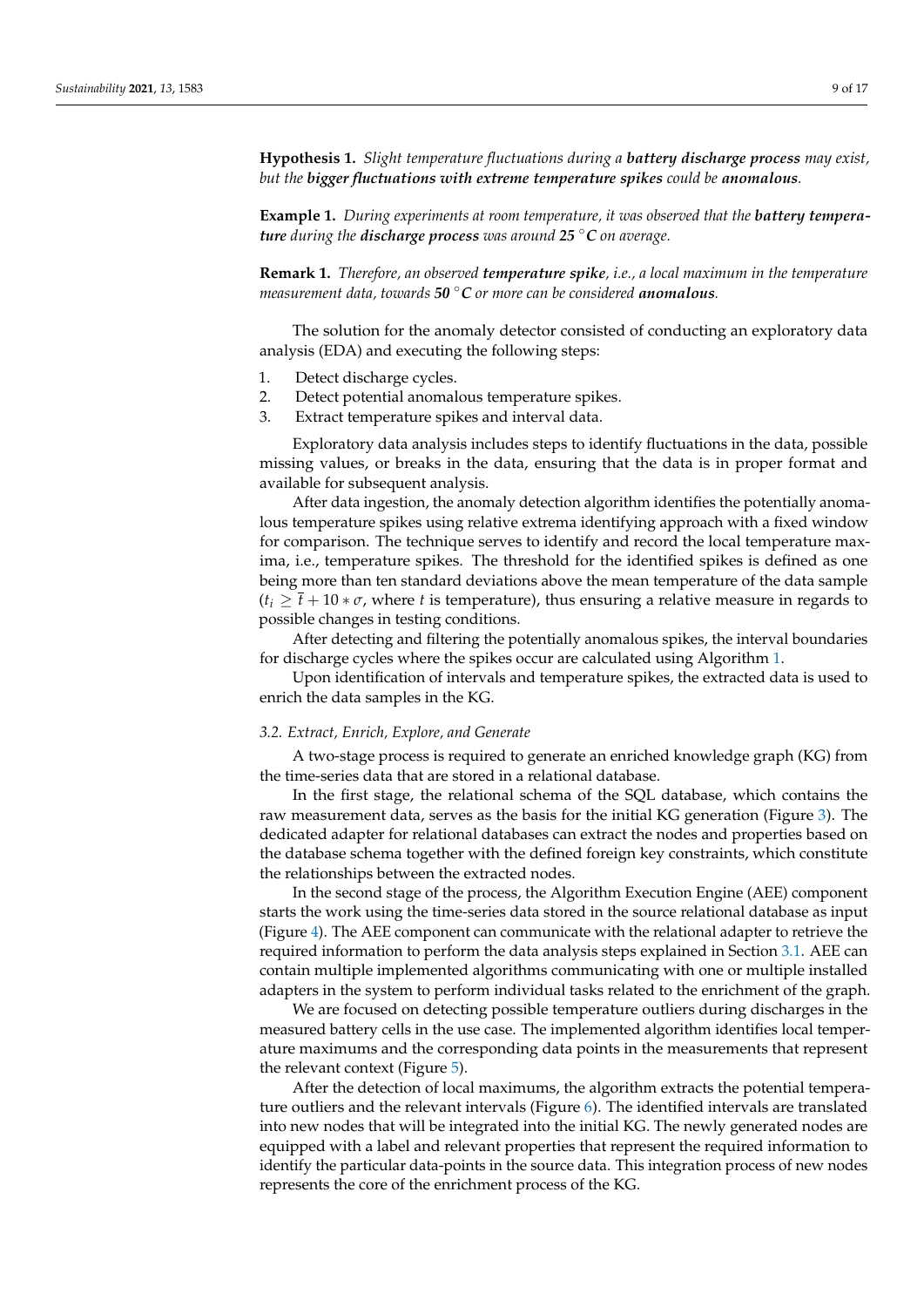<span id="page-9-0"></span>**Algorithm 1** Calculation of interval boundaries of discharge cycles 1: *data*: the data frame containing all records 2: *lead*: the number of data points 3: *spikes*: the list of temperature spikes 4: 5: **procedure** FIND-INTERVAL-START(*data*, *lead*,*spikes*) 6: *intervalstart* ← ∅ . find and store starting timestamps of intervals 7: **for all** *spike* ∈ *spikes* **do** 8: **for all**  $i \in [spike.index, 0)$  **do**  $Q$ 10:  $dq_{sum} \leftarrow \sum_{i=1}^{i}$ *k*=*i*−*lead*  $\triangleright dq$ : discharge quantity 11: 12: **if**  $dq_{sum} = 0$  **then** 13: *intervalstart* ← *intervalstart* ∪ {*data*[*i*].*timestamp* } 14: **break** 15: **end if** 16: **end for** 17: **end for** 18: **return** *intervalstart* 19: **end procedure** 20: 21: **procedure** FIND-INTERVAL-END(*data*, *lead*,*spikes*) 22: *interval<sub>end</sub>* ← ∅ .  $\triangleright$  find and store ending timestamps of intervals 23: **for all** *spike* ∈ *spikes* **do** 24: **for all**  $i \in [spike.index, data.length)$  **do** 25: 26:  $dq_{sum} \leftarrow \sum_{i+lead}$ ∑ *k*=*i data*[*k*].*dq* 27: 28: **if**  $dq_{sum} = 0$  **then** 29: *intervalend* ← *intervalend* ∪ {*data*[*i*].*timestamp*} 30: **break** 31: **end if** 32: **end for** 33: **end for** 34: **return** *intervalend* 35: **end procedure**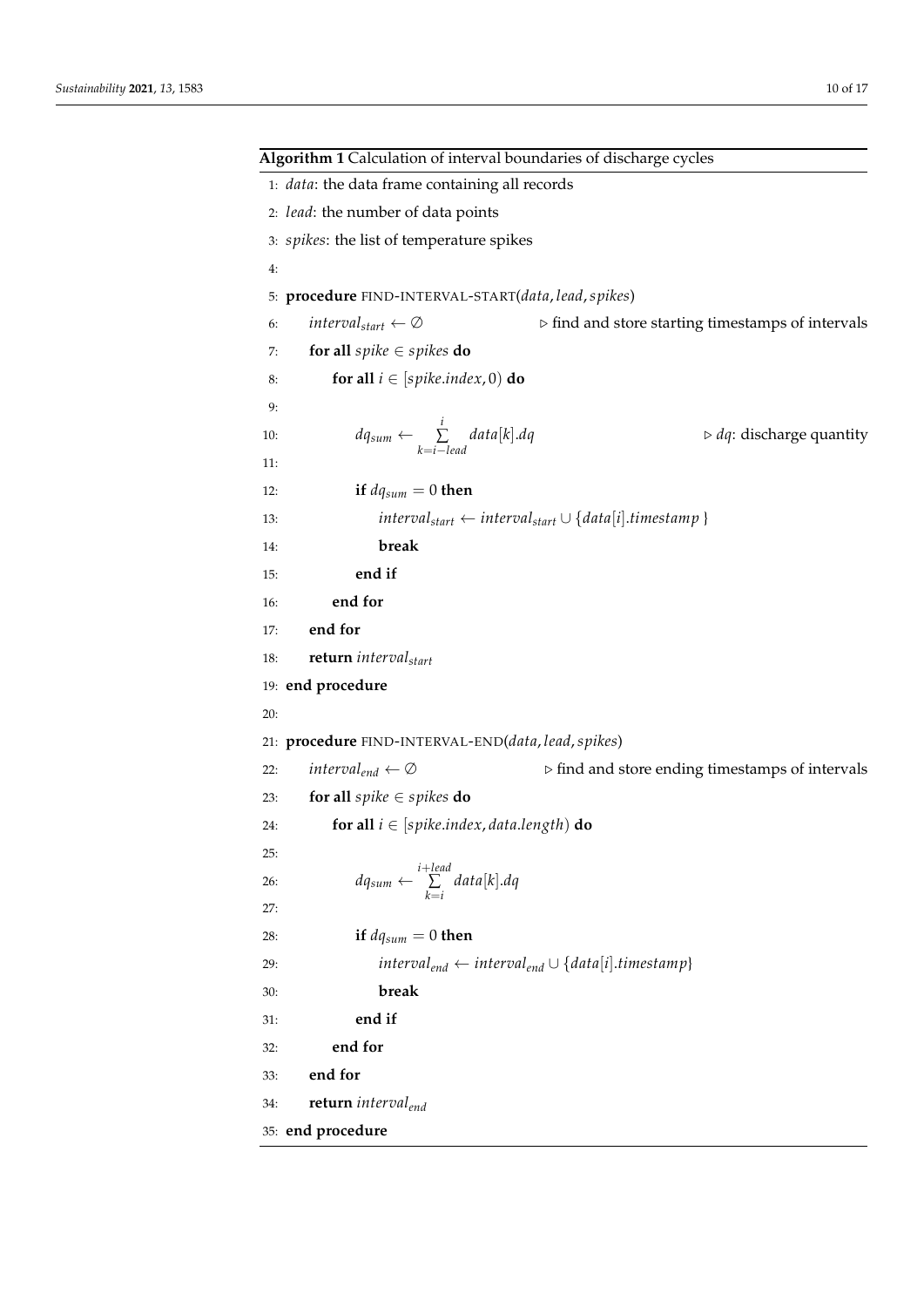<span id="page-10-0"></span>

**Figure 3.** Representation of the workflow for extracting a base graph from the schema of the relational database containing the raw measurement data.

<span id="page-10-1"></span>

**Figure 4.** Adapter and Algorithm Execution Engine integration.

After the second stage, we will have a graph structure that contains the basic information schema of the source data enriched with the outcomes of the algorithm execution performed by the modules installed in the AEE component (Figure [7\)](#page-11-2).

In our use case, the additional nodes represent the relevant temperature spikes during discharges in the measured battery cells. The created nodes include the properties which enable the graph processing engine and the adapter to retrieve the particular data point with the corresponding context. The advantage of holding this data in a graph structure is the ability for rapid exploration and analysis.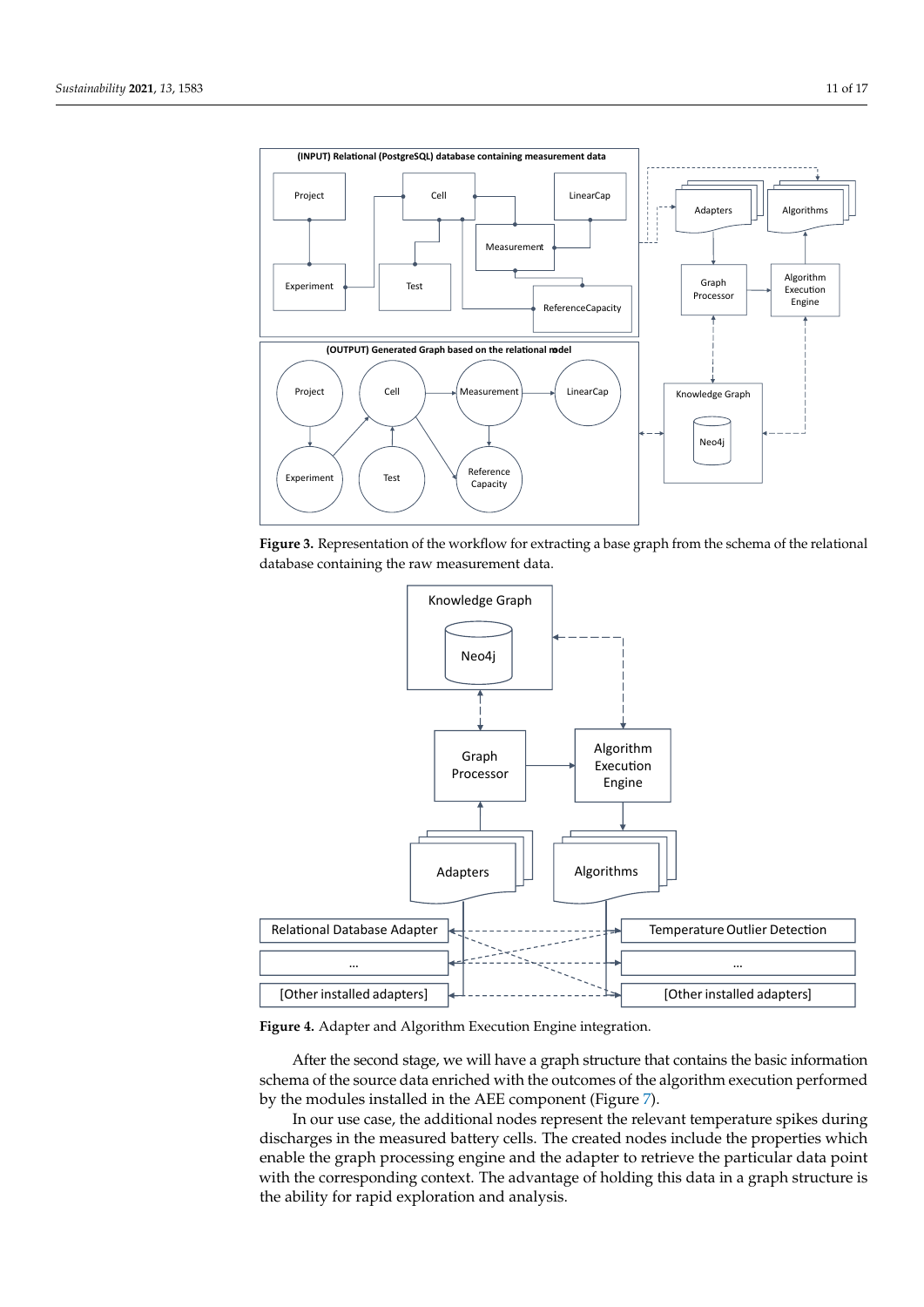<span id="page-11-0"></span>

**Figure 5.** Temperature plot with local maxima, which indicate the temperature spikes.

<span id="page-11-1"></span>

**Figure 6.** Temperature (left *y*-Axis) and *dq* (right *y*-Axis) plot with local maxima outliers and discharge interval.

<span id="page-11-2"></span>

**Figure 7.** Graph state after the enrichment process.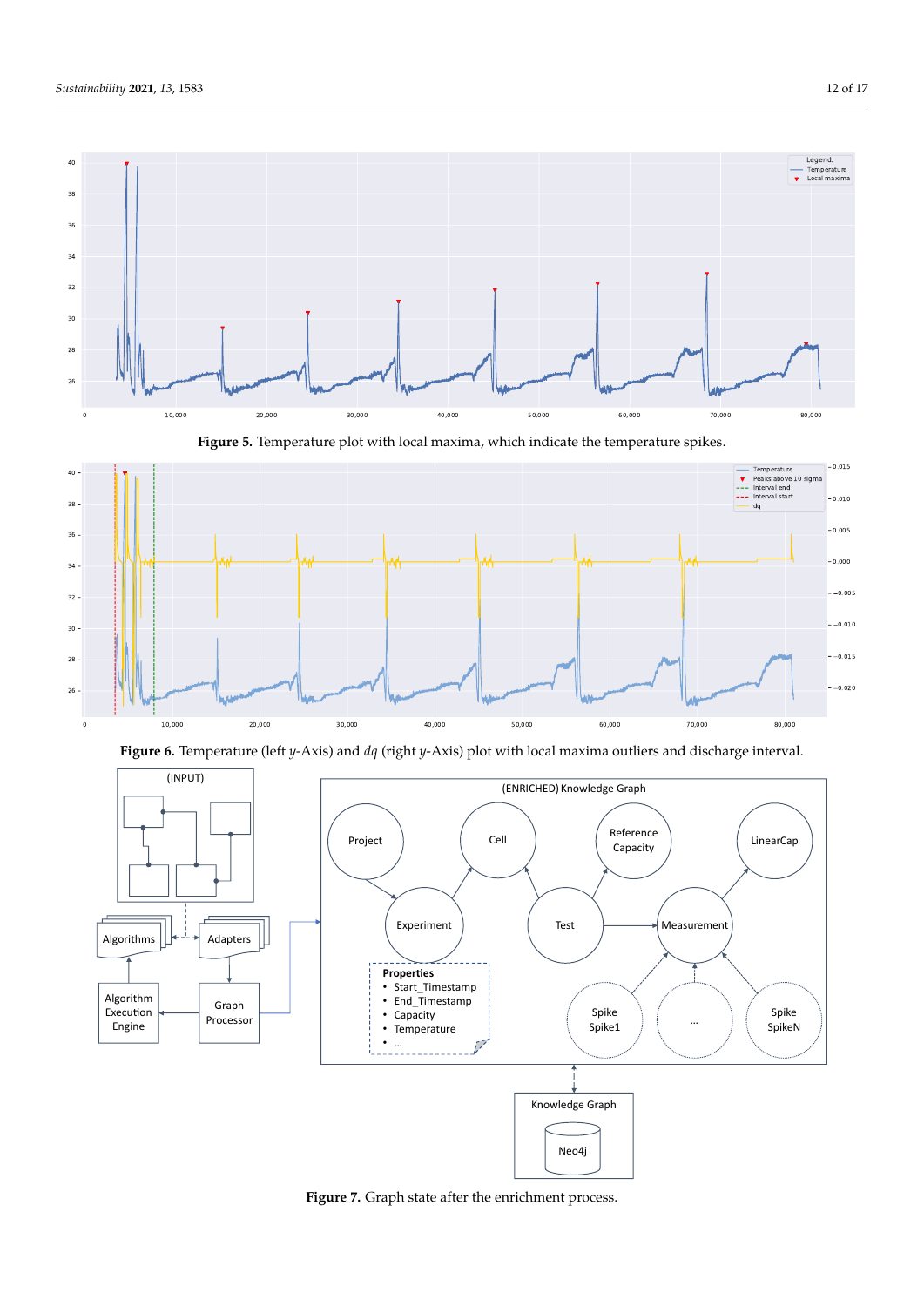Rapid exploration includes the possibility for the user to navigate the source data with the support of the KG. The advantage of using a graph structure is the ability to query for paths between individual data points. If we take the example from our use case (Figure [3\)](#page-10-0) we see that there is an indirect connection between a data point or record from the Measurement and Experiment tables. With the traditional approach in the relational database domain, the user needs to know all the tables and relationship definitions that are required to traverse between these tables and create a Join. Storing this information in the graph helps the adapter component to query the shortest path, get the required information, and generate the shortest possible join or a navigation path that includes a particular set of entities that should be included along the way. Based on the path information between two data points in the graph, the adapter component can generate a corresponding SQL query that can retrieve the actual data in a tabular format (Figure [8\)](#page-12-0).

<span id="page-12-0"></span>

**Figure 8.** Abstract interaction process between a KG and a client (user/machine).

The client does not need detailed knowledge about the *structure* or *schema* of the data. The knowledge of how entities in the data are related to each other is stored into the graph via the two-staged import and enrichment process performed by the *Relational Adapter*, *Graph Processor*, and *Algorithm Execution Engine* components. The manifestation of this information in the graph database defines a KG. One potential client for using the KGs and its ecosystem can be a human user. Usually, a data scientist or analyst is performing different context selection (Figure  $8$ ) and extracting the required data from the raw database.

The second potential client could be another machine/information system that can pull the data based on a predefined context/node selection (Figure [9\)](#page-13-1). Both types of clients will benefit from the graph structure as the context is resilient to structural changes. If a particular path between two entities is changed (renamed, added, removed, etc.), a route can still be calculated between two particular data points and the required information can still be retrieved. That is true for cases where the client does not depend on the particular information that was added as part of the route between data points. However, also in the case where a structural change causes a certain calculated path and consequently a query to be invalid, the investigation and resolution can be accelerated with the help of the use of the knowledge graphs.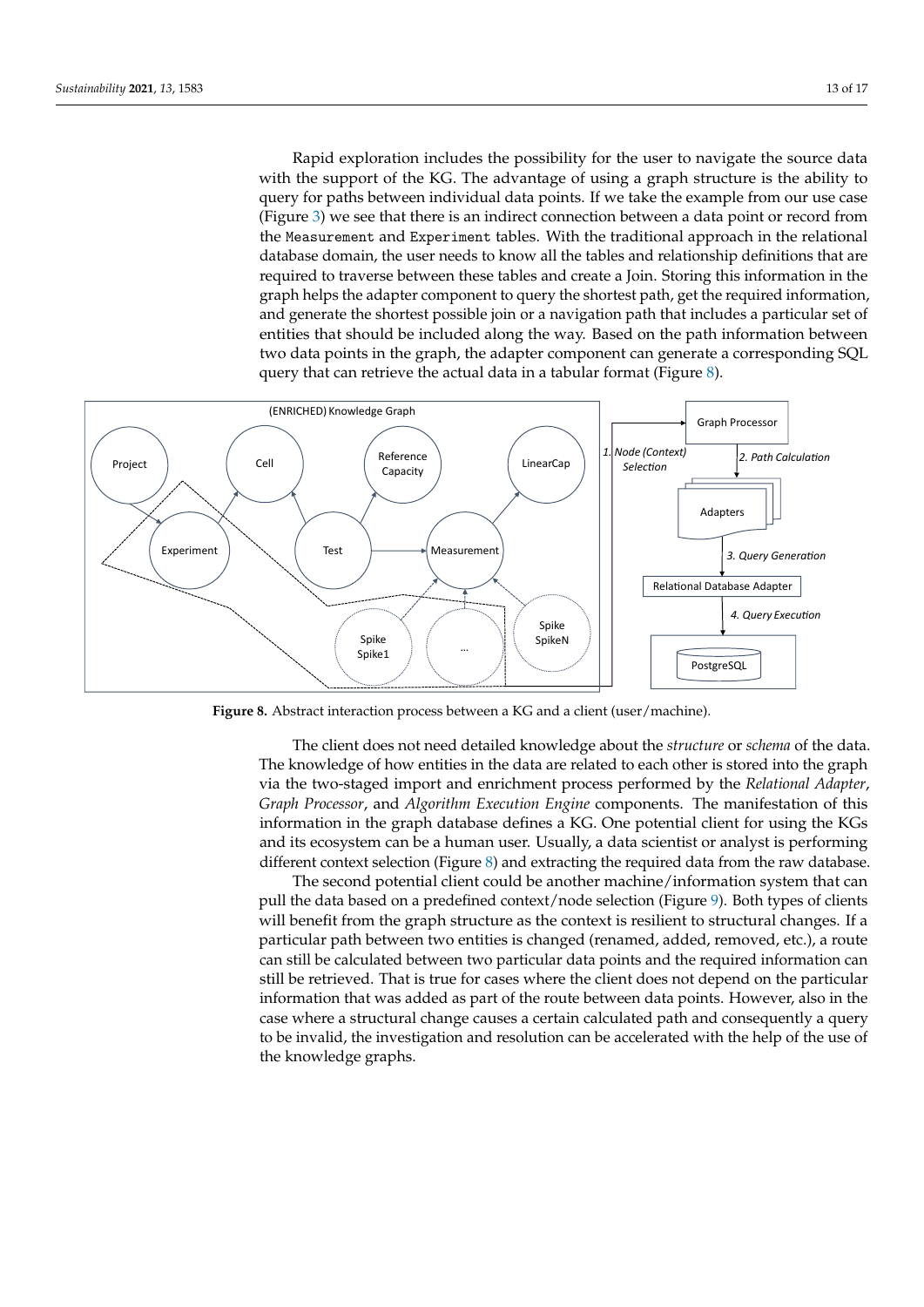<span id="page-13-1"></span>

**Figure 9.** Abstract interaction process between a knowledge-graph an a client (user/machine).

#### <span id="page-13-0"></span>**4. Discussion and Conclusions**

Knowledge graphs and graph databases, in general, facilitate the relationship between data points. They allow the user to pose queries that aim to link different data sets, which could be related to each other. Additionally, they provide the means to navigate a data warehouse smoothly. The knowledge part in a knowledge graph is added during the Extract–Transform–Load (ETL) process where data is extracted from the source, transformed and integrated into the available data based on rules, and finally loaded into graph database [\[65\]](#page-16-24). The transformation and rule-based integration are the key mechanisms of how to manifest a specific know-how/knowledge into a data structure accessible to other users or systems. There is a particular lack of tooling and concepts in the area of data exploration for a more traditional data warehouse or modern data lakes environments in various domains [\[66–](#page-16-25)[68\]](#page-16-26). With the growing data source diversity and schema complexity, the ability to look at the data from different perspectives is essential. To achieve that, we need to contextualize entities and data points [\[69\]](#page-16-27). Therefore, the knowledge graph, built on a native graph database, serves as a crucial component by helping the user to navigate over a particular set of directly or indirectly related data points, creating the possibility of easier querying and smooth creation of data sets used in advanced data analysis and machine learning use cases.

In this context, our proposed framework intends to provide the benefits of knowledge graphs by providing clear means to analyze and navigate knowledge stored in KG. The extraction, enrichment, exploration, and generation steps of the proposed framework deliver a seamless platform to the users. We present a battery use case to show and validate the feasibility and applicability of the proposed framework. It demonstrates how a user can easily navigate the data that is extracted from the raw data source with the help of KG and how they can enrich it with extra knowledge produced directly from raw data or obtained from other sources. Finally, we demonstrate how users can generate additional data sets to directly or indirectly use in the subsequent data analysis and machine learning tasks. Consequently, our use case validates how users can employ the framework for the application of data analysis and machine learning approaches in a clear, smooth, and context-aware way.

Therefore, our proposed framework is an L1 Human-directed automation tool with enrichment capabilities according to the theoretical framework for Human-in-the-Loop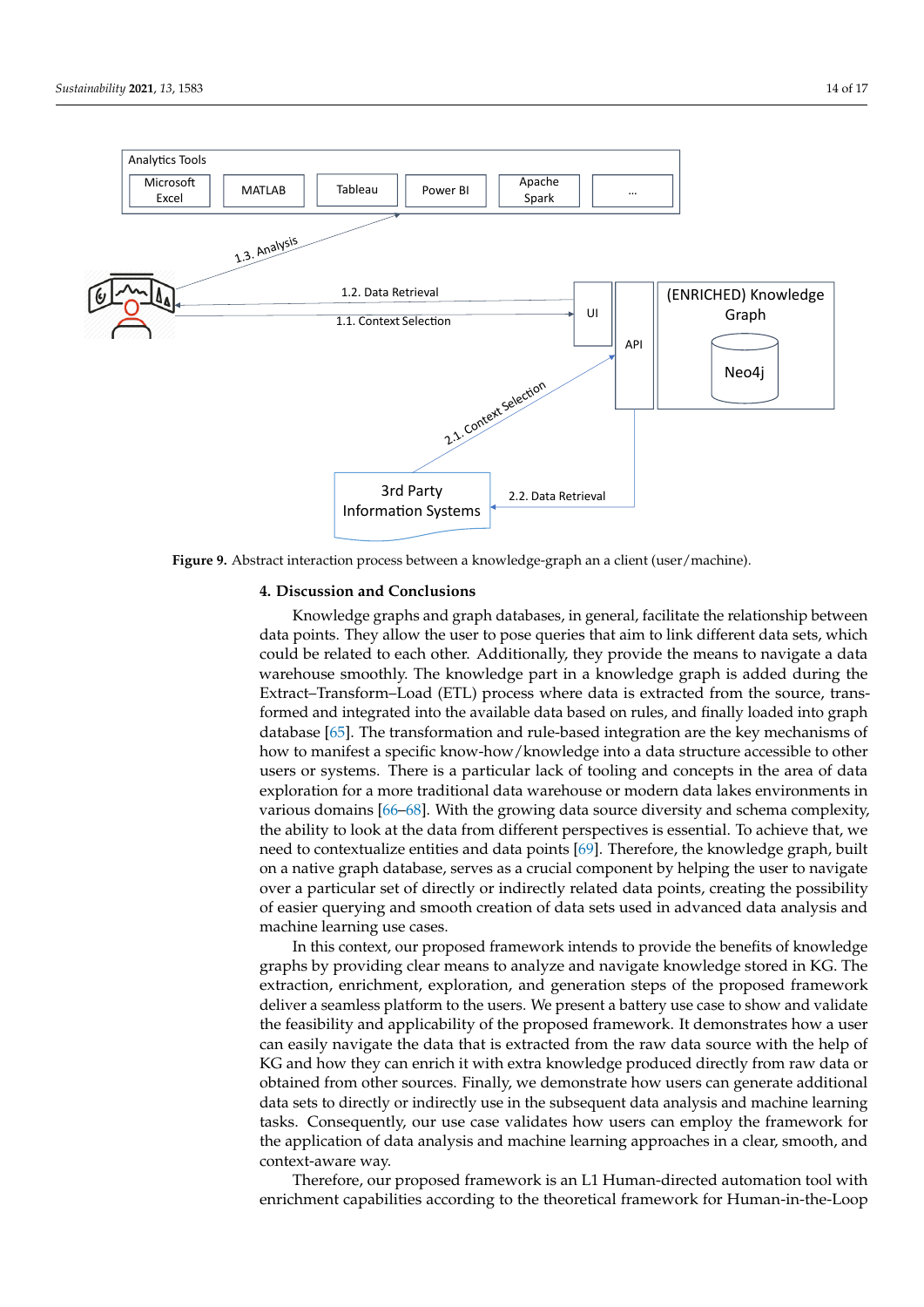AutoML suggested by Wang et al. [\[35\]](#page-15-16). It is developed according to the human-centered design and it is meant to be used by various roles, who are especially focused on *Data Readiness and Preparation*, *Feature Engineering*, *Model Building and Training*, and *Model Refinement* stages of the life cycle.

In the future, we want to implement additional components to cover and simplify the *Data Acquisition and Governance*, *Model Deployment*, and *Model Monitoring* stages and improve the support of multi-user communications and collaborations in every stage and across different stages. Finally, as the relationship between user trust and AutoML systems is crucial to ensure that these tools can be trustworthy enough to be adopted responsibly by the public [\[70\]](#page-16-28), we also plan to investigate the explainability and trust to allow the users to understand the results and automation better.

**Author Contributions:** Conceptualization, T.E.K., M.L., and J.R.-Z.; data curation, B.B. and M.K.S.; funding acquisition, M.L. and J.R.-Z.; investigation, B.B., M.L., and M.K.S.; methodology, T.E.K., B.B., and M.L.; project administration, M.L. and J.R.-Z.; software, T.E.K., B.B., and M.L.; visualization, T.E.K., B.B., and M.L.; writing—original draft, T.E.K., B.B., and M.L.; writing—review and editing, T.E.K., F.P., M.K.S., and J.R.-Z. All authors have read and agreed to the published version of the manuscript.

**Funding:** Virtual Vehicle Research GmbH has received funding within COMET Competence Centers for Excellent Technologies from the Austrian Federal Ministry for Climate Action, the Austrian Federal Ministry for Digital and Economic Affairs, the Province of Styria (Dept. 12) and the Styrian Business Promotion Agency (SFG). The Austrian Research Promotion Agency (FFG) has been authorized for the program management.

**Institutional Review Board Statement:** Not applicable.

**Informed Consent Statement:** Not applicable.

**Data Availability Statement:** Data sharing not applicable.

**Conflicts of Interest:** The authors declare no conflict of interest.

#### **References**

- <span id="page-14-0"></span>1. Pelegov, D.V.; Pontes, J. Main Drivers of Battery Industry Changes: Electric Vehicles—A Market Overview. *Batteries* **2018**, *4*, 65. [\[CrossRef\]](http://doi.org/10.3390/batteries4040065)
- <span id="page-14-1"></span>2. Das, H.S.; Tan, C.W.; Yatim, A. Fuel cell hybrid electric vehicles: A review on power conditioning units and topologies. *Renew. Sustain. Energy Rev.* **2017**, *76*, 268–291. [\[CrossRef\]](http://dx.doi.org/10.1016/j.rser.2017.03.056)
- <span id="page-14-2"></span>3. The Volkswagen Group. Lithium to Lithium, Manganese to Manganese. 2019. Available online: [https://www.volkswagenag.](https://www.volkswagenag.com/en/news/stories/2019/02/lithium-to-lithium-manganese-to-manganese.html) [com/en/news/stories/2019/02/lithium-to-lithium-manganese-to-manganese.html](https://www.volkswagenag.com/en/news/stories/2019/02/lithium-to-lithium-manganese-to-manganese.html) (accessed on 20 January 2021).
- <span id="page-14-3"></span>4. Jayakumar, A.; Chalmers, A.; Lie, T.T. Review of prospects for adoption of fuel cell electric vehicles in New Zealand. *IET Electr. Syst. Transp.* **2017**, *7*, 259–266. [\[CrossRef\]](http://dx.doi.org/10.1049/iet-est.2016.0078)
- <span id="page-14-4"></span>5. Beretta, J. *Automotive Electricity: Electric Drives*; John Wiley & Sons: Hoboken, NJ, USA, 2013. [\[CrossRef\]](http://dx.doi.org/10.1002/9781118557549)
- <span id="page-14-5"></span>6. Tran, M.; Banister, D.; Bishop, J.D.K.; McCulloch, M.D. Realizing the electric-vehicle revolution. *Nat. Clim. Chang.* **2012**, *2*, 328–333. [\[CrossRef\]](http://dx.doi.org/10.1038/nclimate1429)
- <span id="page-14-6"></span>7. World Health Organization. *Health Effects of Transport-Related Air Pollution*; World Health Organization Europe: Copenhagen, Denmark, 2005.
- <span id="page-14-7"></span>8. Climate Change—Driving Forces. 2020. Available online: [https://ec.europa.eu/eurostat/statistics-explained/index.php?title=](https://ec.europa.eu/eurostat/statistics-explained/index.php?title=Climate_change_-_driving_forces) [Climate\\_change\\_-\\_driving\\_forces](https://ec.europa.eu/eurostat/statistics-explained/index.php?title=Climate_change_-_driving_forces) (accessed on 20 January 2021).
- <span id="page-14-8"></span>9. European Commission. Communication and Roadmap on the European Green Deal. 2019. Available online: [https://eur-lex.](https://eur-lex.europa.eu/legal-content/EN/TXT/?uri=CELEX:52019DC0640) [europa.eu/legal-content/EN/TXT/?uri=CELEX:52019DC0640](https://eur-lex.europa.eu/legal-content/EN/TXT/?uri=CELEX:52019DC0640) (accessed on 20 January 2021).
- <span id="page-14-9"></span>10. He, L.; Ma, G.; Qi, W.; Wang, X. Charging an Electric Vehicle-Sharing Fleet. *Manuf. Serv. Oper. Manag.* **2019**. [\[CrossRef\]](http://dx.doi.org/10.1287/msom.2019.0851)
- <span id="page-14-10"></span>11. Nuhic, A.; Bergdolt, J.; Spier, B.; Buchholz, M.; Dietmayer, K. Battery Health Monitoring and Degradation Prognosis in Fleet Management Systems. *World Electr. Veh. J.* **2018**, *9*, 39. [\[CrossRef\]](http://dx.doi.org/10.3390/wevj9030039)
- <span id="page-14-11"></span>12. Chen, S.; Andrienko, G.; Andrienko, N.; Doulkeridis, C.; Koumparos, A. Contextualized Analysis of Movement Events. In Proceedings of the EuroVis Workshop on Visual Analytics (EuroVA 2019), Porto, Portugal, 3 June 2019; The Eurographics Association: Geneva, Switzerland, 2019. [\[CrossRef\]](http://dx.doi.org/10.2312/eurova.20191124)
- <span id="page-14-12"></span>13. Nesticò, A.; Maselli, G. Declining DiscountRate Estimate in the Long-Term Economic Evaluation of Environmental Projects. *J. Environ. Account. Manag.* **2020**, *8*, 93–110. [\[CrossRef\]](http://dx.doi.org/10.5890/JEAM.2020.03.007)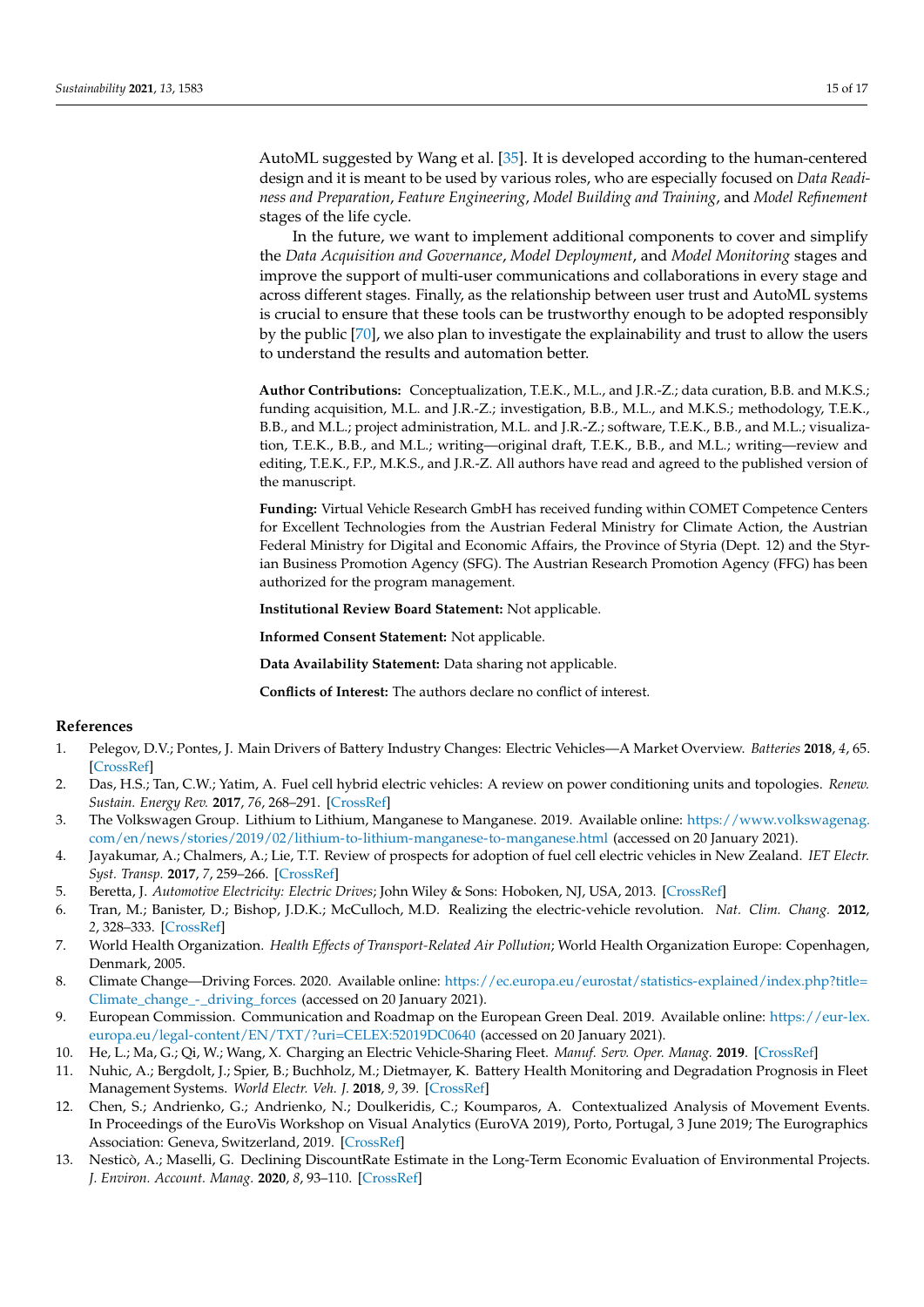- <span id="page-15-0"></span>14. Gangolells, M.; Casals, M.; Forcada, N.; Macarulla, M. Life Cycle Analysis of a Game-Based Solution for Domestic Energy Saving. *Sustainability* **2020**, *12*, 6699. [\[CrossRef\]](http://dx.doi.org/10.3390/su12176699)
- <span id="page-15-1"></span>15. Göhlich, D.; Nagel, K.; Syré, A.M.; Grahle, A.; Martins-Turner, K.; Ewert, R.; Miranda Jahn, R.; Jefferies, D. Integrated Approach for the Assessment of Strategies for the Decarbonization of Urban Traffic. *Sustainability* **2021**, *13*, 839. [\[CrossRef\]](http://dx.doi.org/10.3390/su13020839)
- <span id="page-15-2"></span>16. Frazelle, J. Battery Day: A Closer Look at the Technology That Makes Portable Electronics Possible. *Queue* **2020**, *18*, 5–25. [\[CrossRef\]](http://dx.doi.org/10.1145/3434571.3439415)
- <span id="page-15-3"></span>17. Tanizawa, T.; Suzumiya, T.; Ikeda, K. Cloud-connected battery management system supporting e-mobility. *Fujitsu Sci. Tech. J.* **2015**, *51*, 27–35.
- <span id="page-15-4"></span>18. Li, W.; Rentemeister, M.; Badeda, J.; Jöst, D.; Schulte, D.; Sauer, D.U. Digital twin for battery systems: Cloud battery management system with online state-of-charge and state-of-health estimation. *J. Energy Storage* **2020**, *30*, 101557. [\[CrossRef\]](http://dx.doi.org/10.1016/j.est.2020.101557)
- <span id="page-15-5"></span>19. Lenzerini, M. Data Integration: A Theoretical Perspective. In Proceedings of the 21st ACM SIGACT-SIGMOD-SIGART Symposium on Principles of Database Systems (PODS'02), Madison, WI, USA, 3–5 June 2002; ACM: New York, NY, USA, 2002; pp. 233–246. [\[CrossRef\]](http://dx.doi.org/10.1145/543613.543644)
- 20. Noy, N.F. Semantic Integration: A Survey of Ontology-based Approaches. *SIGMOD Rec.* **2004**, *33*, 65–70. [\[CrossRef\]](http://dx.doi.org/10.1145/1041410.1041421)
- 21. Alexiev, V.; Breu, M.; Bruijn, J.D.; Fensel, D.; Lara, R.; Lausen, H. (Eds.) *Information Integration with Ontologies: Experiences from an Industrial Showcase*; John Wiley & Sons: Hoboken, NJ, USA, 2005.
- 22. Fagin, R.; Kolaitis, P.G.; Miller, R.J.; Popa, L. Data exchange: Semantics and query answering. *Theor. Comput. Sci.* **2005**, *336*, 89–124. [\[CrossRef\]](http://dx.doi.org/10.1016/j.tcs.2004.10.033)
- <span id="page-15-6"></span>23. Doan, A.; Halevy, A.; Ives, Z. *Principles of Data Integration*, 1st ed.; Morgan Kaufmann Publishers: San Francisco, CA, USA, 2012.
- <span id="page-15-7"></span>24. Hung, P.C.K.; Chiu, D.K.W. Developing Workflow-Based Information Integration (WII) with Exception Support in a Web Services Environment. In Proceedings of the IEEE 37th Annual Hawaii International Conference on System Sciences (HICSS 2004), Big Island, HI, USA, 5–8 January 2004; [\[CrossRef\]](http://dx.doi.org/10.1109/HICSS.2004.1265490)
- <span id="page-15-8"></span>25. Maier, A.; Schnurr, H.P.; Sure, Y. Ontology-Based Information Integration in the Automotive Industry. In Proceedings of the 2nd International Semantic Web Conference (ISWC'03), Sanibel Island, FL, USA, 20–23 October 2003; Springer: Berlin/Heidelberg, Germany, 2003; pp. 897–912. [\[CrossRef\]](http://dx.doi.org/10.1007/978-3-540-39718-2_57)
- <span id="page-15-9"></span>26. Xu, L.D. *Enterprise Integration and Information Architecture*, 1st ed.; Auerbach Publications: New York, NY, USA, 2014. [\[CrossRef\]](http://dx.doi.org/10.1201/b17156)
- <span id="page-15-10"></span>27. Haas, L. Beauty and the Beast: The Theory and Practice of Information Integration. In Proceedings of the 11th International Conference on Database Theory (ICDT'07), Barcelona, Spain, 10–12 January 2007; Springer: Berlin/Heidelberg, Germany, 2007; pp. 28–43. [\[CrossRef\]](http://dx.doi.org/10.1007/11965893_3)
- <span id="page-15-11"></span>28. Kalayci, T.E.; Güzel Kalayci, E.; Lechner, G.; Neuhuber, N.; Spitzer, M.; Westermeier, E.; Stocker, A. Triangulated investigation of trust in automated driving: Challenges and solution approaches for data integration. *J. Ind. Inf. Integr.* **2021**, *21*, 100186. [\[CrossRef\]](http://dx.doi.org/10.1016/j.jii.2020.100186)
- <span id="page-15-12"></span>29. Rifkin, J. *The Third Industrial Revolution: How Lateral Power Is Transforming Energy, the Economy, and the World; St. Martin's Press:* New York, NY, USA, 2011.
- <span id="page-15-13"></span>30. Anzaldi, G.; Corchero, A.; Wicaksono, H.; McGlinn, K.; Gerdelan, A.; Dibley, M.J. Knoholem: Knowledge-Based Energy Management for Public Buildings Through Holistic Information Modeling and 3D Visualization. In Proceedings of the 2nd International Technology Robotics Applications Conference (INTERA), Oviedo, Spain, 11 March 2013; Springer: Cham, Switzerland, 2014; pp. 47–56.
- 31. Lee, D.; Cheng, C.C. Energy savings by energy management systems: A review. *Renew. Sustain. Energy Rev.* **2016**, *56*, 760–777. [\[CrossRef\]](http://dx.doi.org/10.1016/j.rser.2015.11.067)
- 32. Fan, C.; Song, M.; Xiao, F.; Xue, X. Discovering Complex Knowledge in Massive Building Operational Data Using Graph Mining for Building Energy Management. *Energy Procedia* **2019**, *158*, 2481–2487. [\[CrossRef\]](http://dx.doi.org/10.1016/j.egypro.2019.01.378)
- <span id="page-15-14"></span>33. Chun, S.; Jung, J.; Jin, X.; Seo, S.; Lee, K.H. Designing an integrated knowledge graph for smart energy services. *J. Supercomput.* **2020**, *76*, 8058–8085. [\[CrossRef\]](http://dx.doi.org/10.1007/s11227-018-2672-3)
- <span id="page-15-15"></span>34. Wang, X.; Ma, C.; Liu, P.; Pan, B.; Kang, Z. A Potential Solution for Intelligent Energy Management-Knowledge Graph. In Proceedings of the 2018 IEEE International Conference on Energy Internet (ICEI), Beijing, China, 21–25 May 2018; IEEE: Los Alamitos, CA, USA, 2018; pp. 281–286. [\[CrossRef\]](http://dx.doi.org/10.1109/ICEI.2018.00058)
- <span id="page-15-16"></span>35. Wang, D.; Liao, Q.V.; Zhang, Y.; Khurana, U.; Samulowitz, H.; Park, S.; Muller, M.; Amini, L. How Much Automation Does a Data Scientist Want? *arXiv* **2021**, arXiv:2101.03970.
- <span id="page-15-17"></span>36. Heer, J.; Shneiderman, B. Interactive Dynamics for Visual Analysis. *Commun. ACM* **2012**, *55*, 45–54. [\[CrossRef\]](http://dx.doi.org/10.1145/2133806.2133821)
- <span id="page-15-18"></span>37. Zöller, M.A.; Huber, M.F. Benchmark and Survey of Automated Machine Learning Frameworks. *arXiv* **2021**, arXiv:1904.12054.
- <span id="page-15-19"></span>38. Crotty, A.; Galakatos, A.; Zgraggen, E.; Binnig, C.; Kraska, T. The Case for Interactive Data Exploration Accelerators (IDEAs). In Proceedings of the Workshop on Human-In-the-Loop Data Analytics (HILDA'16), San Francisco, CA, USA, 26 June 2016; ACM: New York, NY, USA, 2016. [\[CrossRef\]](http://dx.doi.org/10.1145/2939502.2939513)
- <span id="page-15-20"></span>39. Robinson, I.; Webber, J.; Eifrem, E. *Graph Databases: New Opportunities for Connected Data*, 2nd ed.; O'Reilly Media: Sebastopol, CA, USA, 2015.
- <span id="page-15-21"></span>40. Fensel, D.; Şimşek, U.; Angele, K.; Huaman, E.; Kärle, E.; Panasiuk, O.; Toma, I.; Umbrich, J.; Wahler, A. Why We Need Knowledge Graphs: Applications. In *Knowledge Graphs: Methodology, Tools and Selected Use Cases*; Springer: Cham, Switzerland, 2020; pp. 95–112. [\[CrossRef\]](http://dx.doi.org/10.1007/978-3-030-37439-6_4)